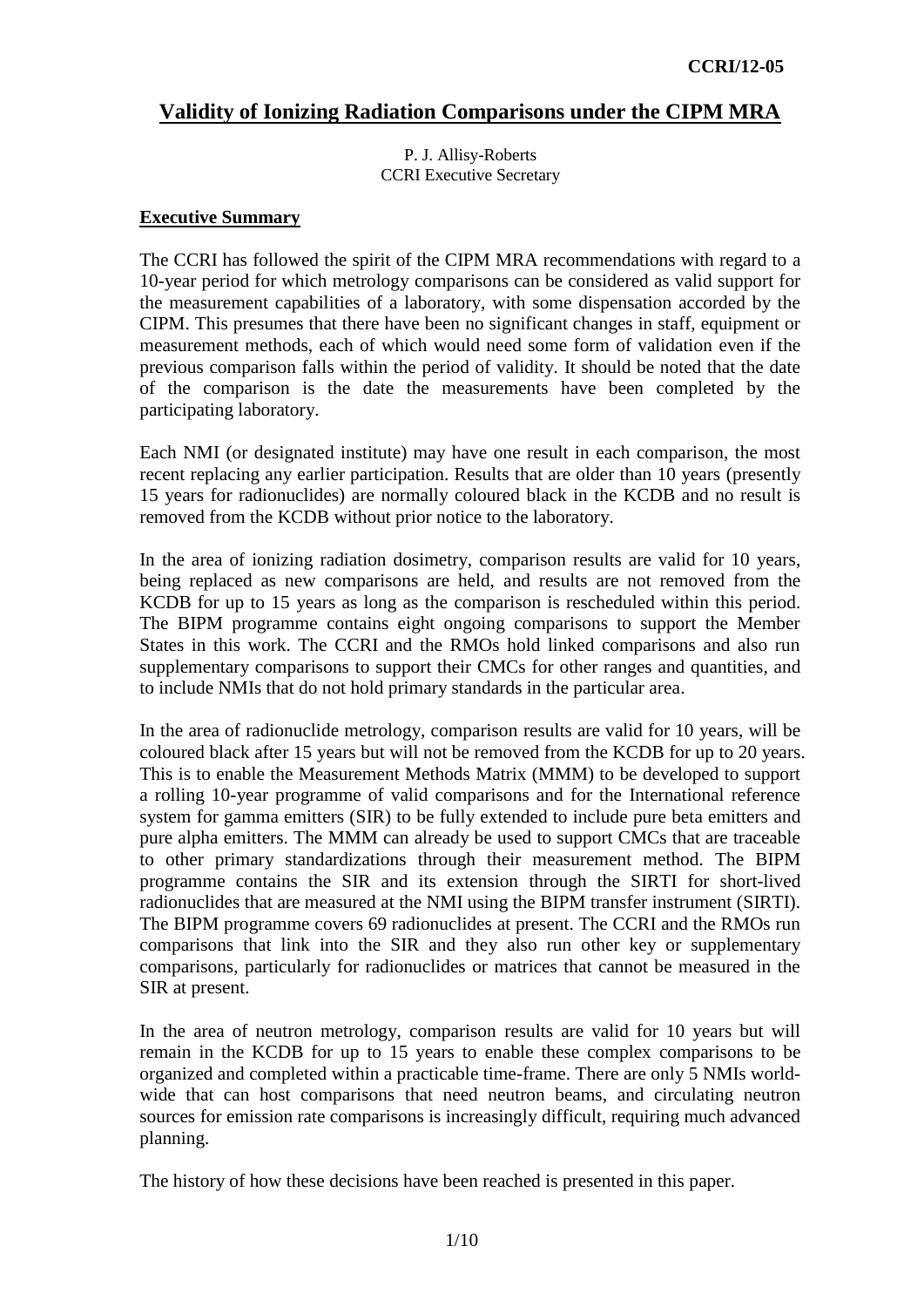# 1. INTRODUCTION

International comparisons in the field of ionizing radiation have been conducted by the BIPM through the CCRI since 1967. Consequently, when the CIPM MRA [\[1\]](#page-9-0) was signed in 1999, many comparisons were already in existence. At that time the CCRI decided that as so many comparisons had been established before the CIPM MRA these should not be discarded but could be used for provisional equivalence until such time as a planned replacement programme was fully operational.

Some of the requirements of the CIPM MRA, such as fully detailed uncertainty budgets, had not always been fulfilled at the time of the earlier comparisons. This resulted in decisions of the CCRI, such as the arithmetic mean would be used for the KCRV in preference to the weighted mean specifically for radionuclide activity comparisons. Indeed, each area of ionizing radiation metrology developed slightly different criteria for determination of the KCRV and for the approval and validity of the comparisons.

As a result of these differences, it has not always been clear for reviewers of the calibration and measurement capabilities (CMCs) to identify which comparisons are still valid in the traceability chain of measurements. The CCRI has decided to adopt this paper that brings together the decisions on the validity of ionizing radiation comparisons under the auspices of the CIPM MRA.

# 2. NORMAL PERIOD OF VALIDITY OF COMPARISONS

When the CIPM MRA was established, a Technical Supplement [\[2\]](#page-9-1) was also written that provided more detail for the comparison procedure. For example paragraph T.8 b) states:

# **Technical Supplement to the CIPM MRA**

#### *T.8 CCs have the responsibility :*

*b) to initiate and organize, with the collaboration of the BIPM, the execution of key comparisons at intervals to be decided individually for each comparison.*

Consequently, the CCRI decided that for ionizing radiation comparisons, the normal default period of validity should be 10 years, unless the NMI staffing and/or facilities change within such a period, in which case a new comparison is recommended. However, as there were many comparisons that dated prior to the CIPM MRA in 1999, a grace period was accepted that differs according to the field of the comparison. The following sections describe the recommendations of each CCRI Section followed by a summary of the present situation and the way in which the comparisons and other information can be used to support the CMCs.

It should be noted that the CIPM has approved a new document that provides more detail on the operation and validity of comparisons in general under the CIPM MRA [\[3\].](#page-9-2)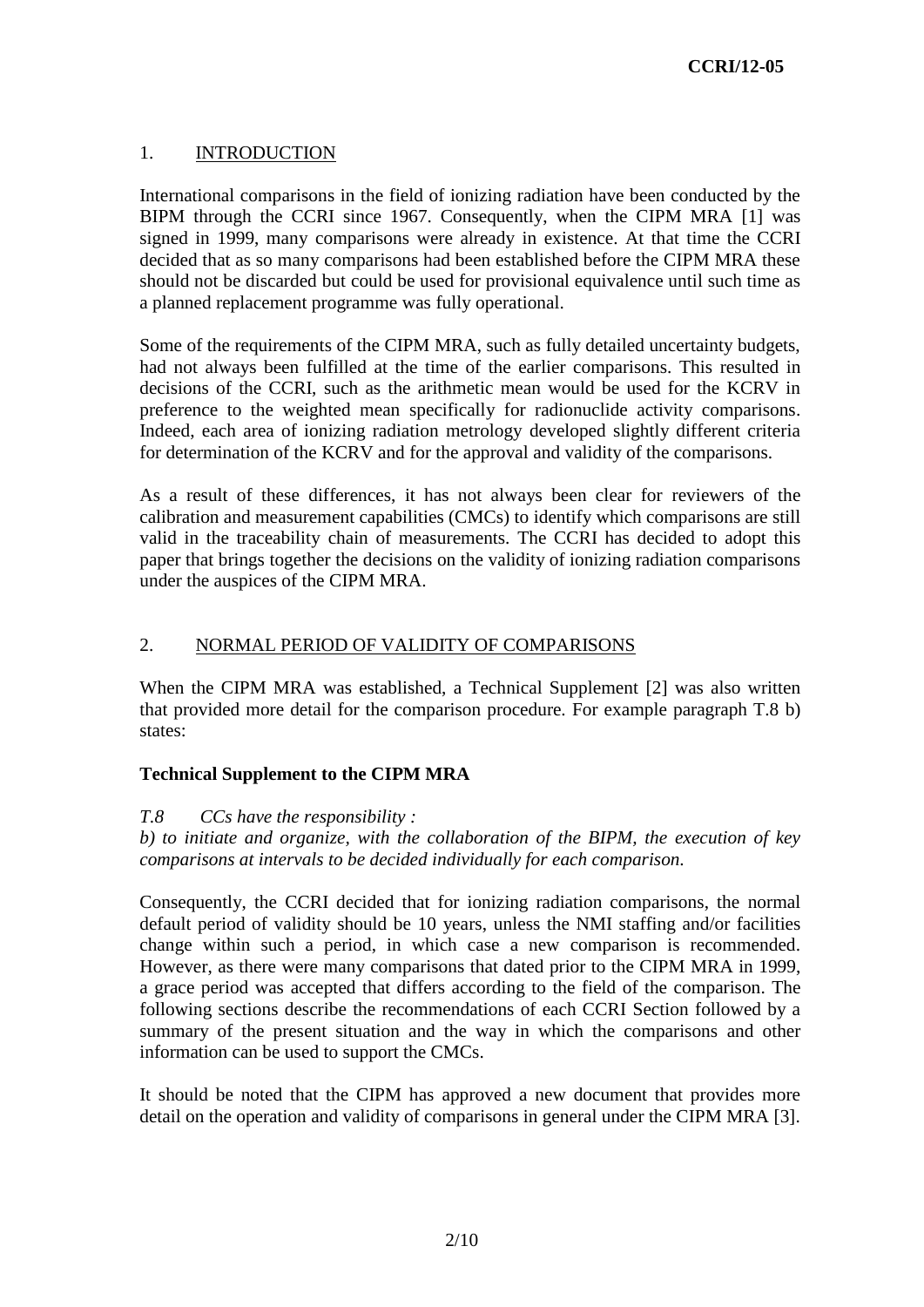### 3. CCRI(I) COMPARISONS FOR X- AND GAMMA-RAY DOSIMETRY

The CCRI(I) has made a series of recommendations over the years concerning dosimetry comparisons and these are reproduced here for convenience. These individual series of recommendations are followed by a summary of the situation as at the present time.

### 3.1. **CCRI(I) Recommendations 1999 [\[4\]](#page-9-3)**

- 3.1.1 NMIs will be required to repeat key comparisons at least once every 10 years.
- 3.1.2 Comparisons over 10 years old will normally be removed from the database, unless their retention is agreed by the CCRI(I).
- 3.1.3 The published equivalence database will show only current results. Old values to be available "on request".

### 3.2. **CCRI(I) Recommendations 2001 [\[5\]](#page-9-4)**

- 3.2.1 After ten years each NMI will be consulted on the validity of its result.
- 3.2.2 If declared valid, the result is included in the KCDB with the proviso that a new comparison be made within the next two years.
- 3.2.3 If a new comparison is planned, the entry for that NMI will be marked with an asterisk (\*).
- 3.2.4 If a new comparison is not conducted during that time, the results of the old comparison will expire at the next CCRI(I) meeting - the last period in which such older results will be included.
- 3.2.5 When a NMI changes its standard, either a document that can be referenced is prepared, or a new comparison with the BIPM is conducted.
- 3.2.6 The results are submitted for approval by the CCRI(I), and  $-$  if approved  $$ are then used to update the data in the KCDB.

# 3.3. **CCRI(I) Recommendations 2003 [\[6\]](#page-9-5)**

- 3.3.1 To use Monte Carlo calculations for wall correction factors.
- 3.3.2 To update and publish BIPM.RI(I)-K4 results.

#### 3.4. **CCRI(I) Recommendation 2005 [\[9\]](#page-9-6)**

The CCRI(I), considering that there is

- likely to be a considerable work load of key comparisons that will fall on the BIPM in the years from 2005 to 2010;
- a current requirement to repeat a key comparison at least every ten years;
- a need for transparency in the KCDB;

recommends that an extension of five years is allowed in which to repeat a comparison on condition that

- the next comparison is clearly scheduled to occur within the extension period;
- the results that are more than ten years old are identified as such in the KCDB.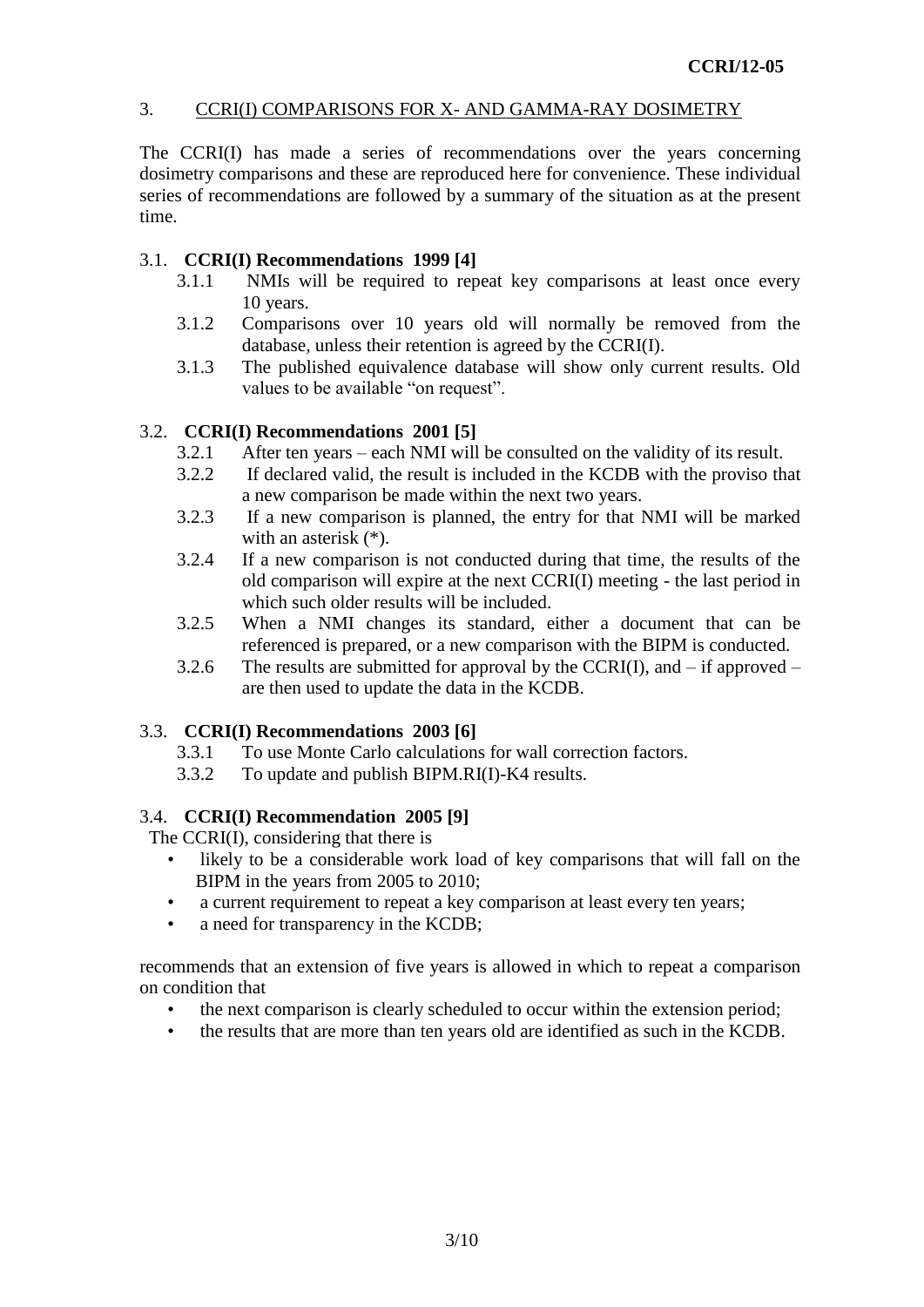### **3.5. Dosimetry comparisons in summary**

Dosimetry comparisons are normally valid for 10 years, assuming no critical changes in personnel, in the standards themselves or in measurement methods or equipment.

The date of the comparison is defined as the date of the measurements. The *Draft A* Report is normally produced within a couple of months following the comparison after assurance that the transfer chambers have maintained their integrity. Once approved by the participants the *Draft A* becomes the basis of the *Draft B* report, at which stage the NMI may use the report to support their CMCs until the final report is approved by the CCRI(I) and published.

Only published results for NMIs and designated institutes of the CIPM MRA will be included in the key comparison database (KCDB) of equivalences. Equivalence will normally be based on the most recent comparison, unless exceptional circumstances justify a previous value and this is approved by the CCRI(I).

The NMIs will normally be required to repeat key comparisons at least once every 10 years to maintain a result in the KCDB. Comparisons over 10 years old will be indicated in a different colour, normally black, and removed from the database 15 years after the comparison, unless their retention is agreed by the CCRI(I). A comparison result over 10 years remains valid up to 15 years only if a new comparison has been scheduled within this time frame. This is demonstrated by the future comparison date being recorded in the KCDB against the participant NMI.

For low and medium energy x-ray key comparisons, all the CCRI qualities should be used if possible, but this is not mandatory. Indeed there are a large number of x-ray beam qualities in use for different purposes and holding comparisons for all of them would not be practical. The KCWG(I) recommended in 2011, and the CCRI delegates accepted, that there is no requirement to define new beam qualities for key comparisons to support CMCs [\[8\].](#page-9-7) The RMOs are free to choose those qualities that best support their CMCs. Equivalence will be determined for individual qualities; there is no averaging of results over several qualities.

New results (plus full uncertainty budgets) for inclusion in the equivalence data base will be circulated to all CCRI(I) members in *Draft B* reports for approval. Publication and inclusion in the KCDB will be automatic if no objections are received, normally within one month. Minor points of detail will be dealt with by the BIPM but significant objections or amendments will be referred to the KCWG(I) and if necessary to the next CCRI(I) meeting.

In accordance with the CCRI(I) recommendation  $R(I)-2$  (2005) [\[9\],](#page-9-8) if an NMI wishes to change its standard for some reason, this will normally require a repeat comparison unless the change relates to calculated correction factors only, or an agreed change to some physical constant value. In the latter cases, advance notification and a publication of the change in the open literature will be followed by an update in the KCDB of the previous comparison result for both its value and uncertainty.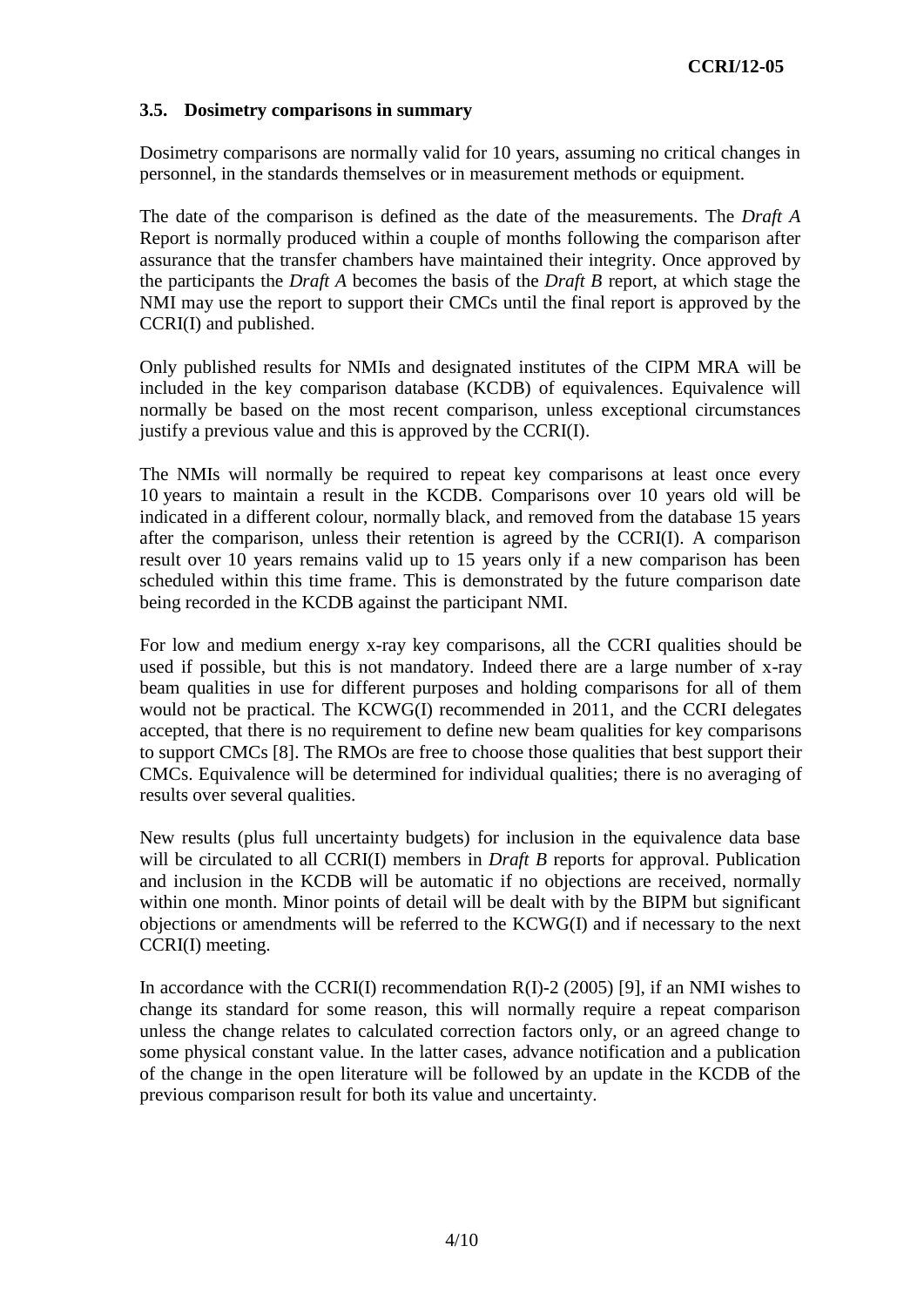# **3.6 Using dosimetry comparisons to support CMCs**

Published comparisons of air kerma and absorbed dose will normally support the CMCs at the relevant photon quality. The CCRI(I) decided in 2011 [\[8\]](#page-9-7) that the range of agreed CCRI x-ray qualities provide adequate coverage for all diagnostic x-ray qualities. At the same time, the CCRI(I) decided that that there was no justification for holding a key comparison for ambient dose equivalent,  $H^*(10)$ , because the standard of air kerma at the relevant energy together with published conversion coefficients would be sufficient to support this radiation protection level quantity.

Any CMCs related to other quantities will normally need to be supported by regional supplementary comparisons, published bilateral comparisons or other supporting publications.

# 4. CCRI(II) COMPARISONS FOR ACTIVITY MEASUREMENTS

International comparisons of activity measurements have been held since the late 1960s and the SIR was launched in 1976 to enable NMIs to make comparisons at their convenience for the gamma-emitting radionuclides of their choice [\[10\].](#page-9-9) The KCRVs defined by the measurements in the SIR that are designated as BIPM.RI(II)-K1 comparisons are used to link associated CCRI(II)-K2 and RMO.RI(II)-K2 comparisons for the same radionuclide. When there is no SIR comparison, the CCRI(II)-K2 comparisons provide the KCRV and the appropriate links for any associated RMO.RI(II)-K2 comparisons. When a comparison has been run using a transfer welltype ionization chamber it has been designated as a CCRI(II)-K3 comparison. Comparisons using the BIPM SIR transfer instrument (a NaI(Tl) well detector) directly linked to the SIR are part of the BIPM.RI(II)-K4 ongoing comparisons. To support CMCs of activity measurements in complex matrices, international supplementary comparisons may also be organized.

#### **4.1 Validity of SIR results**

At the end of 2011, there were 710 independent results of activity measurements in the SIR for 66 different radionuclides displayed in the KCDB, with some still dating back to pre-1980. Although the original CIPM MRA proposal was to have results no older than 10 years in the KCDB, the long-term stability of radionuclide activity measurements has been well demonstrated in the NMIs and at the BIPM. Consequently, at the CCRI(II) in 2003, it was agreed to extend the time-frame for displaying results in the KCDB from 10 years to 20 years, at least until 2020.

Proposals for a gradual phasing to achieve the 20 year target by 2011 were agreed by the CCRI(II) in 2003 [\[11\]](#page-9-10) as follows:

- . *at the end of 2003, when the transitional period of the CIPM MRA ends, the notation "approved for provisional equivalence" no longer applies. All the SIR results in the KCDB that are more than 20 years old (pre-1983) and currently indicated in red, will be re-coloured black but will remain in the KCDB. Similarly for CCRI(II) and RMO comparisons that are currently coloured in blue and green;*
- . *at the end of 2005, pre-1985 results will be re-coloured in black;*
- . *at the end of 2007, pre-1987 results will be re-coloured in black and pre-1977*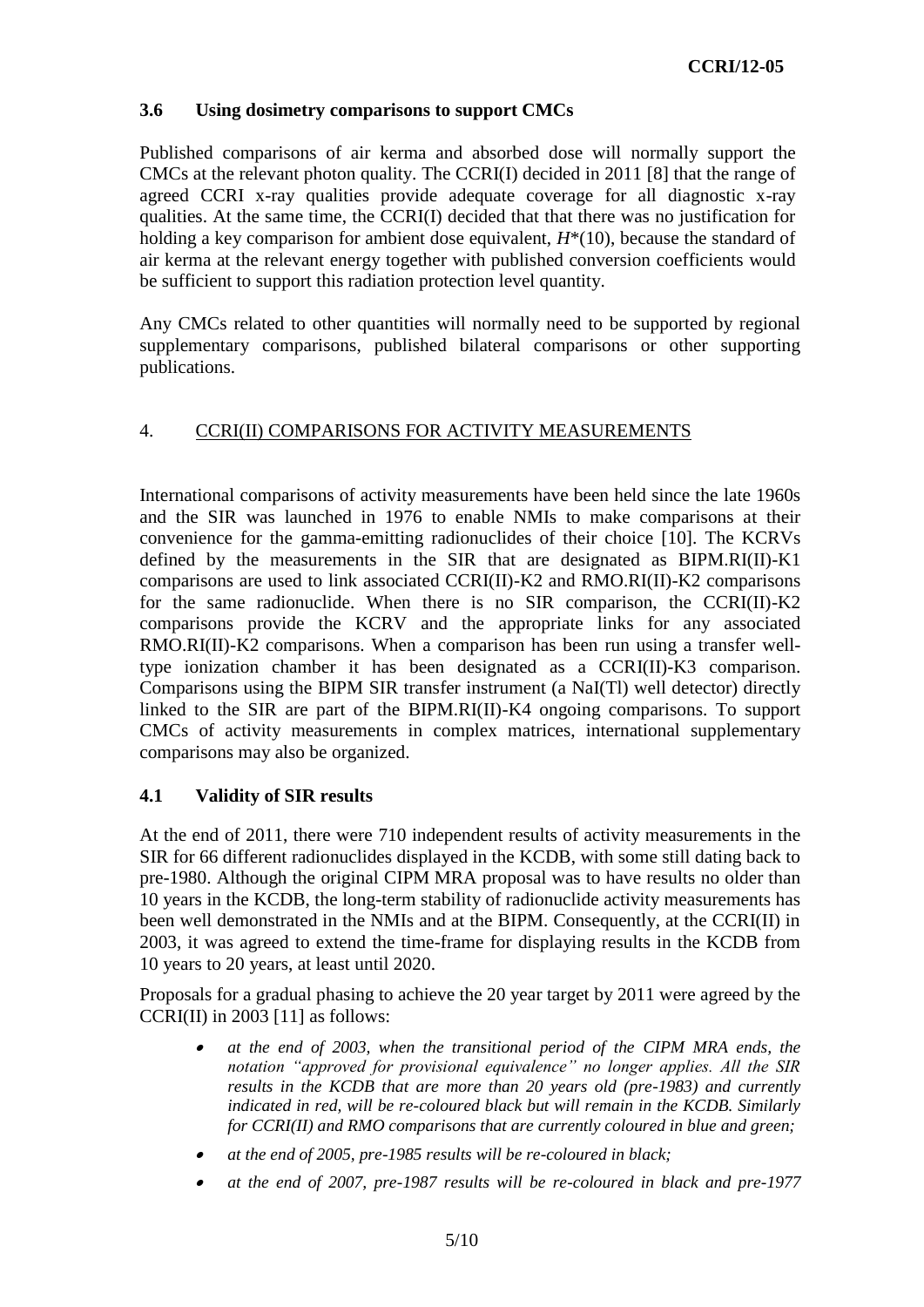*results (i.e. more than 30 years old) will no longer be visible in the degrees of equivalence;*

- . *at the end of 2009, pre-1989 results will be re-coloured in black and pre-1984 results (i.e. more than 25 years old) will no longer be visible in the degrees of equivalence;*
- . *at the end of 2011, pre-1991 results will no longer be visible in the degrees of equivalence;*
- . *all the earlier results will remain in the original published reports and may still be used in the KCRV if relevant.*

### **4.2 Present situation**

There are currently about 160 activity measurement results in the KCDB that are over 20 years old and have been coloured black, pending their removal. Results over 20 years old are now being removed from the KCDB at the same time as comparisons are being updated with new results. As results are removed, each affected NMI is informed of the fact and given the opportunity to check whether their related CMCs are covered by another comparison result, and, if necessary, they then send a new SIR ampoule to maintain a result in the KCDB. This new ampoule does not need to be of a primary standardized solution to update their KCDB value. However, only primary standardized solutions can be considered for inclusion in an update of the KCRV.

In addition to almost eighty SIR results that are due for removal, there are four international comparisons that are now over 25 years old, for activity measurements of Ba-133, Cs-134, Cd-109 and I-125 CCRI(II)-K2 comparisons. However, the possibility to submit SIR ampoules and the planned programme of CCRI(II) and BIPM key comparisons present opportunities for the NMIs to participate and make up for these losses.

As part of this planned programme, it is anticipated that by 2020 the BIPM and CCRI(II) will have held appropriate comparisons to cover every CMC currently listed for activity measurements by the judicious use of the *Measurement methods grouping criteria for radionuclides, to support CMCs* [\[12\]](#page-9-11) commonly known as the *Measurement Methods Matrix* (MMM). Thus in 2020, consideration may be given by the CCRI(II) to reducing the validity period for activity comparisons, perhaps again by phasing, to the more usual 10 year target as for other CIPM key comparisons. In the meantime, comparison results that are over 15 years old are now being coloured black in the KCDB to signal their advancing age.

#### **4.3 Activity comparisons in summary**

Activity comparison results in the KCDB are coloured black when they are more than 15 years old unless they are updated with new comparison results. Results more than 20 years old are now being removed when each comparison is updated with other new results. The NMIs concerned are informed in advance of such removals.

If an SIR submission has been made and the SIR result is complete with the NMI activity value and uncertainty budget, the KCDB is updated with the year of the submission against the participating NMI and the *Draft A* report (SIR Master-file table) is issued. Once approved by the participants the results are included in the *Draft B* report and the NMI may then use their result to support their CMCs.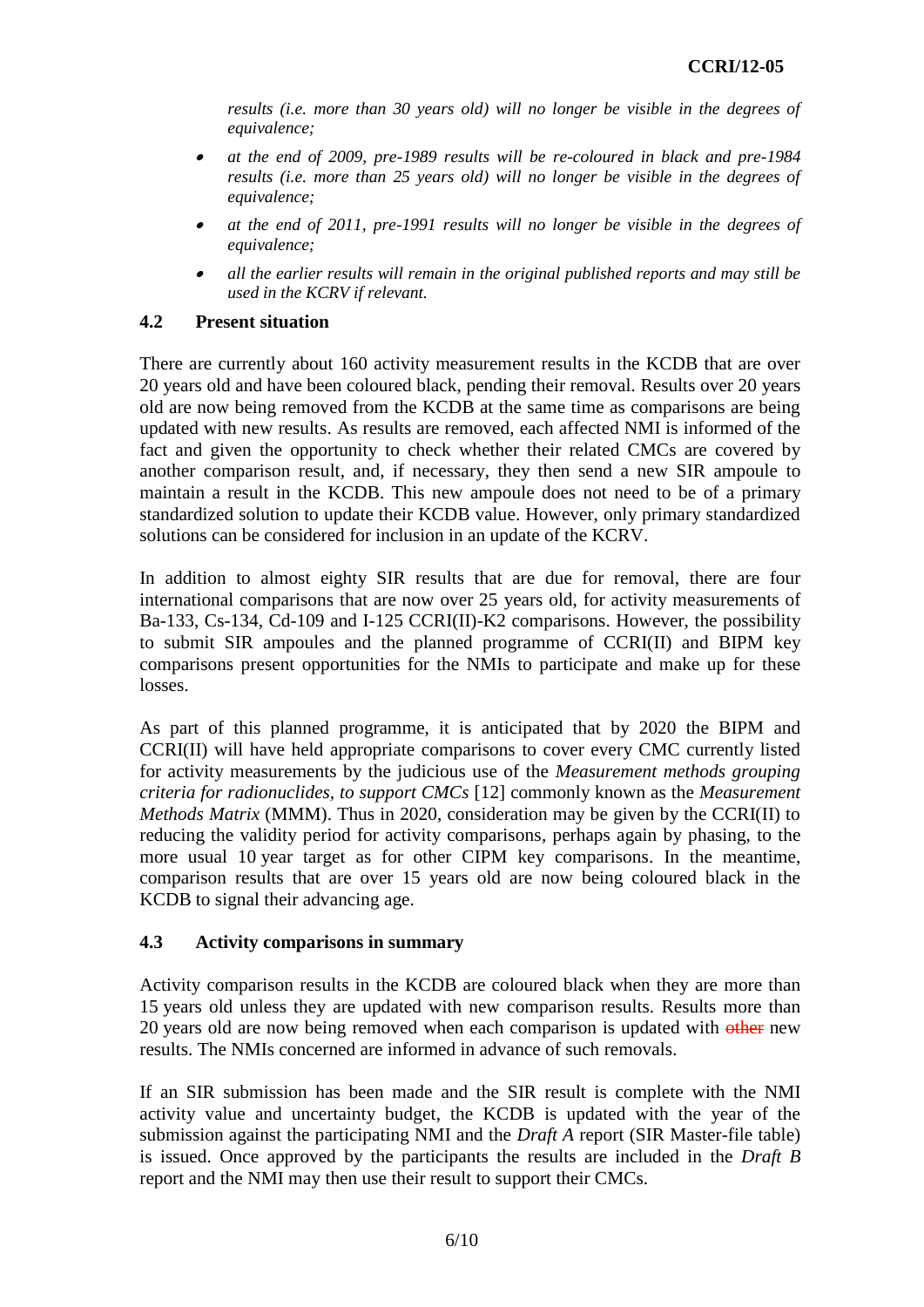As soon as the *Draft B* report is approved by the CCRI(II), the Final report is published and the new result is entered into the KCDB as the new BIPM.RI(II)-K1 value, replacing any earlier result in the graph for the NMI whether this was in a BIPM comparison or a linked CCRI or RMO comparison. Results in tables are updated systematically only for the BIPM comparisons.

# **4.4 Using activity comparisons to support CMCs**

Valid activity comparison results, published in the KCDB may be used to support CMCs for the same radionuclide, or a corresponding radionuclide as indicated in the *Measurement methods matrix* (MMM) [\[12\]](#page-9-11) that is available through the BIPM website.

If a KCDB result is coloured black and there is a more recent date for the NMI participation listed in the KCDB, the published KCDB result remains valid although the NMI may prefer to use the SIR Master-file result to support their CMCs while awaiting publication of the results in the KCDB.

# 5. CCRI(III) COMPARISONS FOR NEUTRON MEASUREMENTS

# **5.1 Summary of CCRI(III) recommendations**

The CCRI(III) has adopted the concept of 10 years as being the valid period for a neutron measurement comparison [\[13\].](#page-9-12)

However, in this field, many of the comparisons were started well in advance of the CIPM MRA and are consequently now more than 10 years old. All the earlier data were "approved for provisional equivalence" by the CCRI(III) [\[14\]](#page-9-13) although the data themselves do not appear in the KCDB in terms of degrees of equivalence. Consequently, the CCRI(III) formulated a special resolution to the CIPM [\[15\]](#page-9-14) that was accepted, to maintain the validity of comparisons until they can be repeated in a planned programme for neutron measurements.

At the CCRI(III) meeting in April 2009, the committee decided that comparisons used to support CMCs should be the most recent and not the earlier "approved for provisional equivalence" comparisons [\[16\].](#page-9-15) Indeed, the recently published CCRI(III)-K10 neutron fluence comparison held in 2001 now supersedes many of the earlier results. The CIPM accepted the recommendation of the CCRI in 2007 [\[17\]](#page-9-16) that the K10 neutron dosimetry comparison would remain valid for 15 years, which would give time for the K11 comparison to be completed and published.

It is presumed that interpolation between energies in comparisons is valid when the same measurement procedures are used for both these effective energies.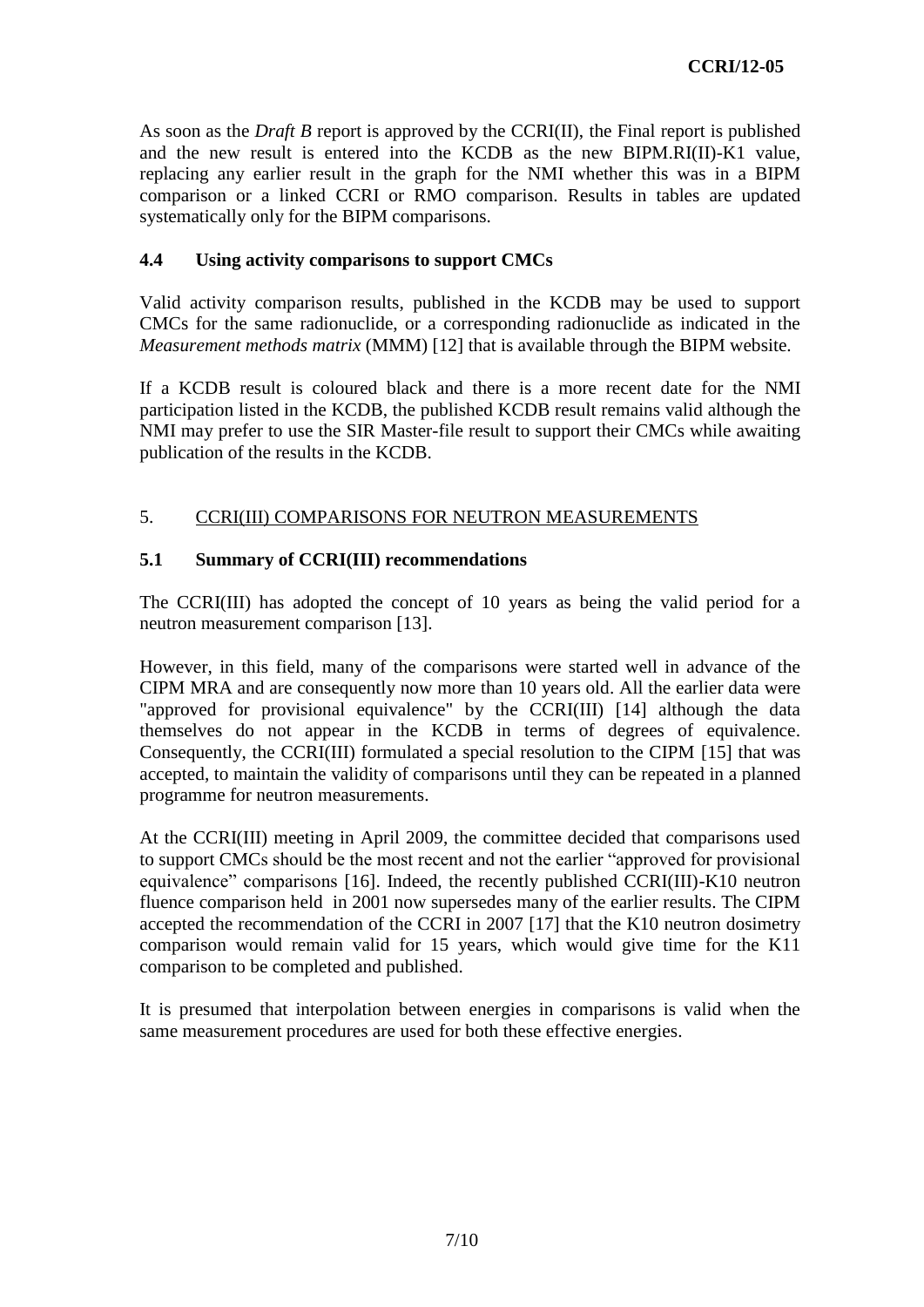# **CCRI/12-05**

### **5.2 Neutron comparisons in summary**

| Comparison             | <b>Topic</b>                      | <b>Energy</b>     | Year         | <b>Status</b>   |
|------------------------|-----------------------------------|-------------------|--------------|-----------------|
| $CCRI(III) - K1$       | Neutron fluence 24.5 keV          |                   | 1993 to 1996 | Valid until     |
|                        |                                   |                   |              | K11 is          |
|                        |                                   |                   |              | published       |
| $CCRI(III)$ -          | Neutron fluence 0.144 MeV         |                   | 1983 to 1986 | Superseded by   |
| K <sub>2</sub> .series |                                   |                   |              | K10             |
| $CCRI(III)$ -          | Neutron fluence 0.250 MeV         |                   | 1973 to 1978 | Superseded by   |
| K3.series              |                                   |                   |              | K10             |
| <b>CCRI</b>            | $(III)$ Neutron fluence 0.565 MeV |                   | 1973 to 1986 | Valid until     |
| K4.series              |                                   |                   |              | 2013            |
| $CCRI(III)$ -K5        | Neutron fluence 2.5 MeV           |                   | 1973 to 1988 | Valid until     |
| series                 |                                   |                   |              | $K11$ is        |
|                        |                                   |                   |              | published       |
| CCRI(III)-K6           | Neutron fluence 5.0 MeV           |                   | 1981 to 1988 | Superseded by   |
| series                 |                                   |                   |              | K10             |
| $CCRI(III)$ - $K7$     | Neutron fluence                   | 14.8 MeV          | 1973 to 1988 | Superseded by   |
| series                 |                                   |                   |              | K10             |
| CCRI(III)-K8           | Neutron fluence                   | Thermal           | 2005 to 2008 | Valid (replaces |
|                        |                                   | neutrons          |              | K8.Au)          |
| $CCRI(III)$ -          | <b>Emission</b> rate              | AmBe source       | 1999 to 2005 | Valid (replaces |
| K9.AmBe                |                                   |                   |              | K9.Cf-252)      |
| $CCRI(III) - K10$      | Neutron fluence                   | $0.144$ MeV,      | 2001         | Valid until     |
|                        |                                   | 1.2 MeV,          |              | $K11$ is        |
|                        |                                   | 5.0 MeV,          |              | published       |
|                        |                                   | 14.8 MeV          |              |                 |
| $CCRI(III)$ - $K11$    | Neutron fluence                   | 27.4 keV          | 2012         | Valid once      |
|                        |                                   | 565 keV           |              | published       |
|                        |                                   | $2.5 \text{ MeV}$ |              |                 |
|                        |                                   | 17 MeV            |              |                 |

The validity of CCRI(III) comparisons, endorsed by the CCRI(III) 2011, is as follows:

#### 6 GENERAL POLICY ON THE USE OF COMPARISONS TO SUPPORT CMCs

The CCRI first produced a set of *International rules for completing CMC tables for ionizing radiation* in 2000 and this is reviewed and updated regularly [\[18\].](#page-9-17) The rules concerning the use of comparisons to support CMCs are presented here in full (shown in *italic* style) together with some additional guidelines.

Comparisons used for such support should be completed and at least the *Draft A*  approved by the participants e.g. when the *Draft B – in progress* is indicated in the KCDB.

To facilitate the task of the reviewers, the CCRI has decided that, particularly for supplementary comparisons, there should be a clear statement in the protocol, repeated in the introduction of the comparison report, as to what type of CMCs the comparison can support. This is particularly relevant for reference materials.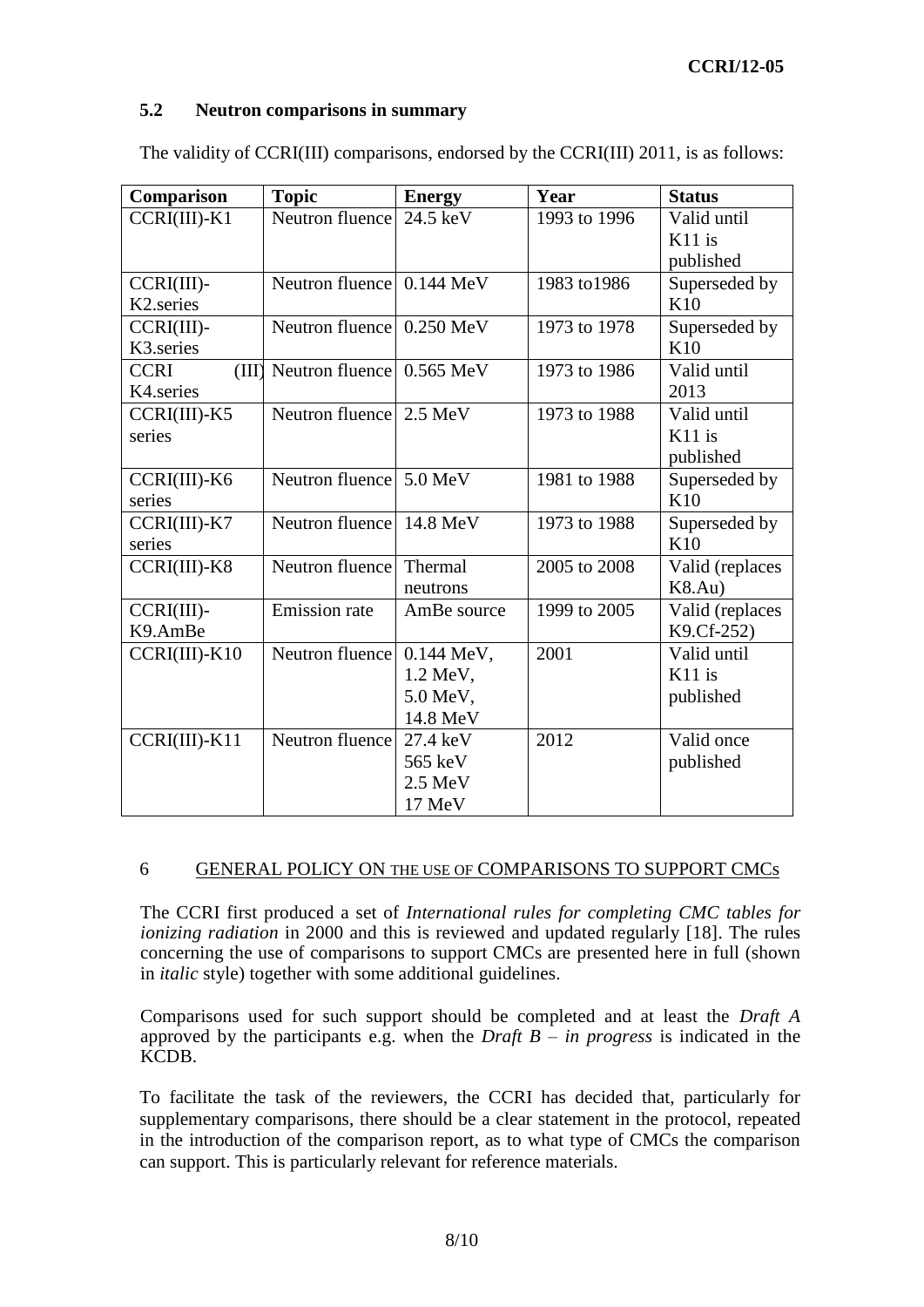Column P of the CMC Excel files is the column in which comparisons to support the given CMC line may be listed. This information is to help the reviewer of the CMC to verify the level of uncertainty claimed. It is no longer acceptable for this column to be left blank after 2010. One of the easiest ways to fill Column P is to cite a supporting comparison. However, although comparisons are the simplest way to support CMCs, other information may also be used in Column P, such as referenced publications [\[18\].](#page-9-17)

Comparisons not held under the CIPM MRA, such as the EURADOS comparisons can be used to support CMCs as long as the comparison report is an open publication. However, it is recommended that all comparisons that are planned to be used as support for CMCs, be registered in the KCDB. This is a way to ensure the equivalence of the comparisons and to avoid some problems that have occurred in the past. It also ensures that the technical protocol has been appropriately reviewed.

*Supporting comparisons can be BIPM, CCRI or RMO comparisons. Bi-lateral comparisons may be used if no other comparison exists for the NMI, as long as the partner NMI or the IAEA as bilateral partner has taken part in a BIPM, CCRI or RMO comparison.* 

*If no directly related comparison exists, a similar type of comparison can be used to support the CMC but the reference should be preceded by the words "similar to" or some other indication as to the indirect nature of the comparison.* 

- *If an NMI holds primary standards, supporting comparisons will include key comparisons. There should be a supporting comparison for the CMC unless the type of calibration is unique to that NMI.*
- *If an NMI receives its traceability from another laboratory, supporting comparisons referring to this other laboratory should not be listed here. The regional comparison supporting the NMI's own calibration capability should be cited.*
- *Any comparison supporting the measurement capability of the NMI with secondary standards should be given in this column*
- *If an NMI has more than one comparison supporting its capability, only one of these should be quoted and the expanded uncertainty of the calibration (column I) should reflect that used in the comparison chosen.*

For BIPM, CCRI or RMO key and supplementary comparisons, only the reference is required. For other comparisons, the reference of the publication (or internal report) and the year of the comparison should be indicated.

- If the type of calibration is unique to that NMI, a supporting scientific publication should be cited.
- Activity CMCs may be supported by a comparison directly for the radionuclide in question or indirectly by reference to the appropriate radionuclide comparison given in the *Measurement Methods Matrix* [\[12\].](#page-9-11)

On the expiry of a period established for the validity of the comparison results, these comparison results can continue to be used, if necessary to cover the claimed CMC line, until the comparison result is removed from the KCDB in accordance with the CCRI rules on validity and phasing as stated in this paper.